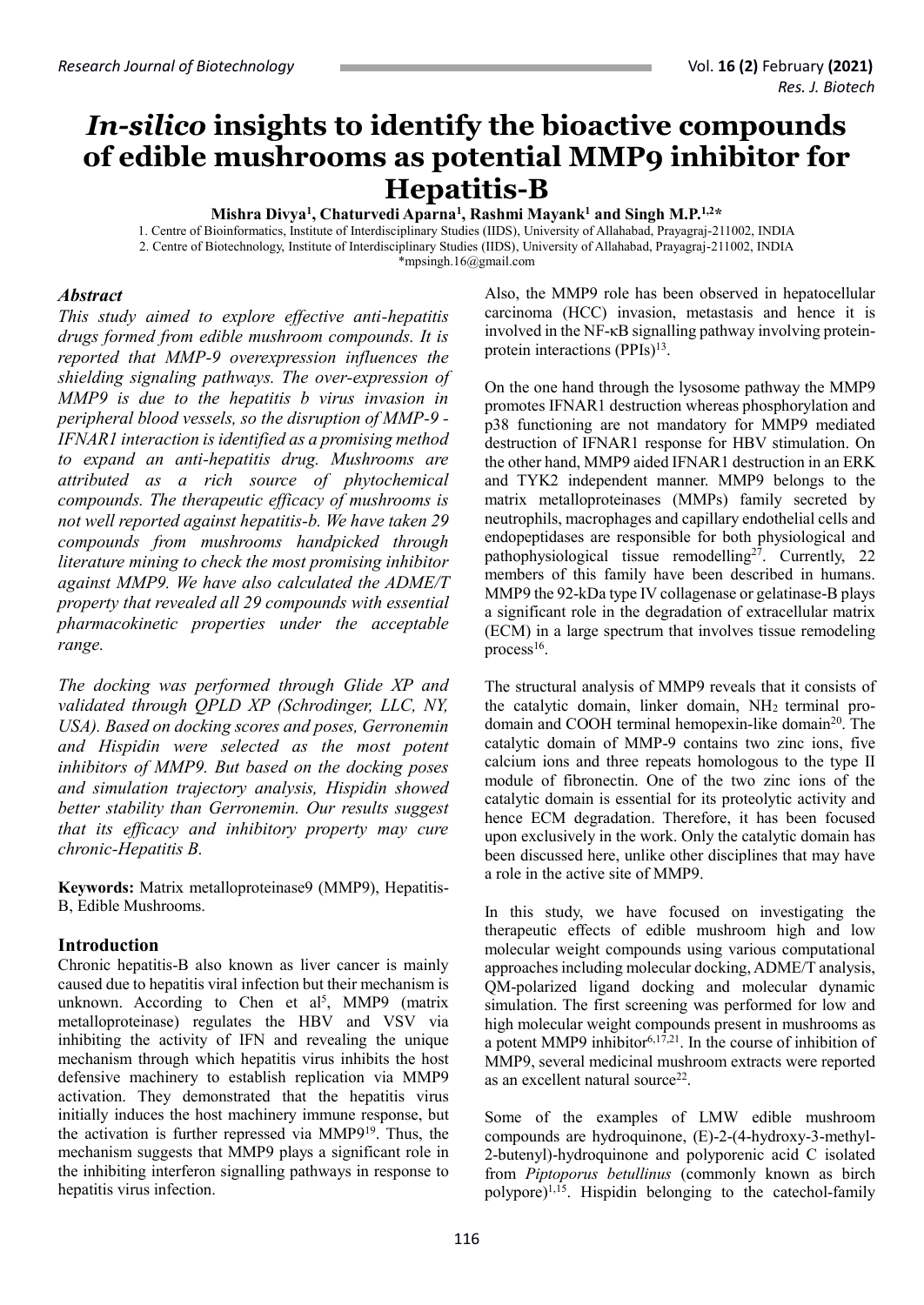isolated from *Phellinus linteus* shows anti-viral immunomodulating properties<sup>13</sup>. Several triterpenes from *Ganoderma lucidium* such as ganoderic acid are active as antiviral agents against human immunodeficiency virus type 1 7 .

Also, gerronemin isolated from the extracts of *Gerronema sp*. and gliotoxin isolated from *Gliocladium fibriatum* to name a few are examples of HMW compounds. Likewise, polyporenic acid C and lanostane compounds were also extracted from another mushroom i.e. Daedalea dickinsii both reported compounds found as a natural inhibitor source against MMP9<sup>4</sup> . We have taken 29 compounds which were handpicked through literature mining and compounds were available in PubChem database<sup>10,11,13,23</sup>. Secondly, docking was performed for top-ranked compounds with MMP9<sup>12,24</sup>. At the last, molecular dynamics simulation was used to check the stability and comparison of a complex of selected compounds with MMP9 protein<sup>2</sup>.

# **Material and Methods**

**Selection of compounds and ADME/T property prediction:** In this work, we have taken 29 compounds of edible Mushrooms. The ADME/T properties were calculated by QikProp which predicts the required principle and physiochemical descriptors of selected compounds<sup>25</sup>. The program was processed in normal mode predicted principle descriptors and physiochemical properties for all known and searched compounds with detailed analysis of the log*P* (octanol/water), QP% (human oral absorption). It also evaluates the acceptability of the entire known and searched compounds based on Lipinski's rule of 5 which is necessary for rational drug design<sup>23</sup>.

**Macromolecule preparation:** The three-dimensional structure of MMP9 protein of *Homo sapiens* with best resolution at 1.104 Å corresponding to PDB ID:6ESM was downloaded from Protein Data Bank. The protein was further modified for Glide docking calculations and subjected to protein preparation using the Prep wizard program of Schrödinger-Maestro (Schrodinger, LLC, New York, NY, USA). Likewise, four steps used in this process that is all hydrogens were removed, assigned bond orders, added all the missing side chains and added required hydrogens for heavy atoms. All the water molecules within 5Å region of protein were retained that might be taking part in active site and the rest were removed.

Progressively weaker restraints were applied for the nonhydrogen atoms. Using OPLS\_2005 force field, progressive minimizations were performed until the average root mean square deviation of the non-hydrogen atoms reached  $0.3 \text{ Å}^{14}$ . This refinement procedure was carried out based on the recommendations of Schrodinger LLC (New York, NY, USA).

**Compounds preparation for screening:** All the twentynine HMW and LMW compounds (Table 1) have been reported to be inhibitors against 6ESM derived from edible mushrooms. The structures of compounds downloaded from Pubchem database in SDF file-format were incorporated into Maestro workspace (Schrodinger, LLC, New York, NY, USA). Each structure was assigned an appropriate bond order using the LigPrep package. The ionization states were generated at pH7.0±2.0 using Epik program. Epik can automatically be employed by LigPrep to enumerate tautomers and protonation states in Schrödinger Suite. The inhibitors were optimized by means of the Optimized Potentials for Liquid Simulations (OPLS3e) force field.

**Receptor grid generation:** Receptor grids were calculated for prepared protein such that various ligand poses bind with the predicted active site during docking. In Glide, grids were generated through the default parameters i.e. van der Waals scaling factor 1.00 and charge cut-off 0.25 subjected to OPLS\_2005 force field. A cubic box of specific dimensions around the centroid of the active site residues was generated for the receptor. The dimensions of centroid of active site were -1.781Å, 49.254Å and 21.041Å for x, y and z coordinates respectively as also inspected with the help of PDBeMotif an active site prediction tool availed by EMBL-EBI. The dimensions of box were set to  $10 \text{ Å} \times 10 \text{ Å} \times 10 \text{ Å}$ for docking experiments.

**Extra precision (XP) docking and QM-polarized ligand docking (QPLD):** All the HMW and LMW mushroom compounds as well as native ligand (PCID: 133084111) were subjected to Glide XP docking. Initially, an extra precision  $(XP)$  Glide docking was carried out<sup>33</sup>. On the other hand, for QM/MM calculations, Quantum polarised ligand docking (QPLD) approach uses the QSite program which is coupled with JAGUAR for the QM region<sup>3</sup>. These two approaches were used to get more insights into the interaction of selected compounds and protein active site regarding accuracy. The QM/MM energy is calculated as the Coulomb–van der Waals force of the complex calculated from the electrostatic potential energy of the ligand.

The final energy evaluation is done with the Glide score and a single best pose is generated as output for a particular ligand with the help of the following equation:

Gscore =  $a * v dW + b * Coul + Lipo + Hbond + Metal +$ BuryP + RotB + SiteGScore

where  $vdW = van der Waal energy, Coul = Coulomb energy,$  $Lipo = Lipophilic contact term, Hbond = Hydrogen-bonding$ term, Metal = Metal-binding term, BuryP = Penalty for buried polar group,  $RotB = Penalty$  for freezing rotatable bonds, SiteGScore = Polar interaction at active site and the coefficients of vdW and Coul are  $a = 0.065$  and  $b = 0.0130^{33}$ .

The choice of the best-docked structure for each ligand was made using model energy score (emodel) that combines Glide score, the non-bonded interaction energy and the excess internal energy of the generated ligand conformation.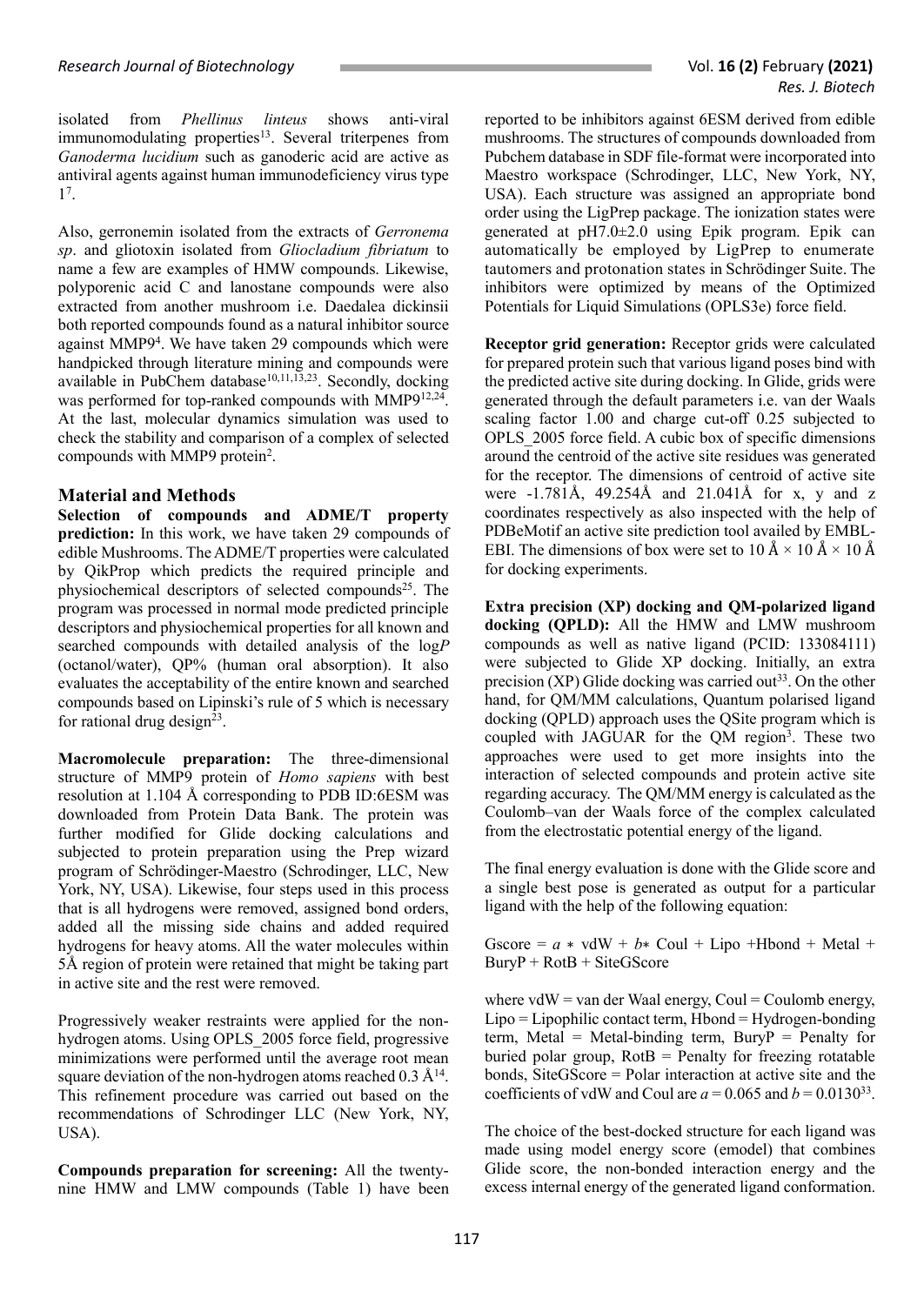| <b>Table 1</b>                                                      |
|---------------------------------------------------------------------|
| List of edible mushroom derived compounds acting as MMP9 inhibitors |

| S.N.           | Organisms<br>Name        | <b>PubChem</b><br>$\mathbf{CID}$ | Compound name                          | <b>SMILES</b>                                                                                                                                                                  |  |  |
|----------------|--------------------------|----------------------------------|----------------------------------------|--------------------------------------------------------------------------------------------------------------------------------------------------------------------------------|--|--|
| $\mathbf{1}$   | Tricholoma               | 3973                             | LY-294002                              | $\overline{\text{N1(C=COC=C1) C1=CC(=C2[CaH]}}$                                                                                                                                |  |  |
|                | matsutake                |                                  |                                        | $(O1)/C$ (=C/1\C=CC=CC1)/CC=C2) $O^{32}$                                                                                                                                       |  |  |
| $\overline{2}$ | Phellinus linteus        | 54685921                         | Hispidin                               | $o1c(cc(cc1=O) O)/C=C/c1\overline{cc(c(cc1)O)O^{32}}$                                                                                                                          |  |  |
| $\overline{3}$ | Cordyceps<br>melitaris   | 6303                             | Cordycepin                             | $olc(c(cc1CO) O) n1c2ncnc(c2nc1)N8$                                                                                                                                            |  |  |
| $\overline{4}$ | Ganoderma<br>lucidium    | 14109375                         | Lucidenic acid (A, B,<br>$C$ and $N$ ) | O[C@@]12[C@@]34[C@@]56[C@@]14[C@]6(O)C[C@@]14[C<br>@]65/C(=C/5\[C@]73[C@@]38[C@@]7(O5)[C@H]8C=C5[C@]7<br>8C3=C2[C@@H]8[C@H]7O5)/[C@]16C/C/4=C\CC(=O)O <sup>16,22</sup>         |  |  |
| 5              | Hericium                 | 1117189                          | JNJ0966                                | s1c(c2nc(sc2) Nc2c(cccc2) OC) c(nc1N $\overline{C(=)}$ C) $C^{30}$                                                                                                             |  |  |
| 6              | erinaceus                | 8051                             | 2-Heptanone                            | $CCCCC (=O) C29$                                                                                                                                                               |  |  |
| $\overline{7}$ |                          | 14496                            | Cyclobutanone                          | $C1CC(=0) C1^{25}$                                                                                                                                                             |  |  |
| $\,8\,$        |                          | 15655                            | Cyclopropane                           | C1CC1 <sup>25</sup>                                                                                                                                                            |  |  |
| 9              |                          | 10341                            | 2(5H)-Furanone                         | $C1C=CC(=O)$ $\overline{O1^{25}}$                                                                                                                                              |  |  |
| 10             |                          | 713                              | Formamide                              | $C(=0) N^{25}$                                                                                                                                                                 |  |  |
| 11             | Pleurotus                | 753                              | Glycerin                               | $C(C(CO)O) O^{25}$                                                                                                                                                             |  |  |
| 12             | ostreatus                | 31246                            | 4-Heptanone                            | $CCCC (=O) CCC25$                                                                                                                                                              |  |  |
| 13             |                          | 867                              | Propanedioic acid                      | $C(C(=0) 0) C(=0) 0^{25}$                                                                                                                                                      |  |  |
| 14             |                          | 938                              | Niacin                                 | $C1 = CC (= CN = C1) C (=O) O25$                                                                                                                                               |  |  |
| 15             |                          | 79083                            | 1,4-Pentanediol                        | CC(CCCO)O <sup>25</sup>                                                                                                                                                        |  |  |
| 16             |                          | 102848                           | 2-Pyrrolidinone                        | $C1CC(=O) NC1^{25}$                                                                                                                                                            |  |  |
| 17             |                          | 181561                           | 5-Methoxypyrrolidin-<br>2-one          | $COC1CCC(=0) N125$                                                                                                                                                             |  |  |
| 18             |                          | 5364452                          | 2-Undecene                             | CCCCCCCCC=CC <sup>25</sup>                                                                                                                                                     |  |  |
| 19             |                          |                                  |                                        | $O(c1c2c(c(ccc2cc(c1) C) C)/C=C/c1oc(=O) cc(O)c1)$                                                                                                                             |  |  |
|                |                          | 53232                            | Lovastatin                             | $C(=O)/C(=C/C)/C^{25}$                                                                                                                                                         |  |  |
| 20             | Lentinus edodes          | 159961                           | Eritadenine                            | $O([C@@]12[C@]34/C/1=C/1\backslash [C@]56c7c3c(C=C(C(C1C24)O)C=O)$<br>$cc(c7C[C@H]5[C@H]16)C[C@H]1OC=C(C(=C1)O)O25$                                                            |  |  |
| 21             | Lentinus                 | 442469                           | 1,2-dihydroxy                          | $O1c2c(O)c(ccc2C(=C) C1=O) CO^{18}$                                                                                                                                            |  |  |
|                | sqquarrosulus            |                                  | mintlactone                            |                                                                                                                                                                                |  |  |
| 22             | Piptoporus<br>betulinus  | 785                              | Hydroquinone                           | Oc1ccc(O)cc1 <sup>24</sup>                                                                                                                                                     |  |  |
| 23             | Calvatia gigantea        | 4696                             | Clavacin                               | O1[C@@H] (C2=CC(=O) OC2=CC1) O <sup>15</sup>                                                                                                                                   |  |  |
| 24             | Lentinus crinitus        | 10130519                         | Panepoxydone                           | O1C2=C(C=C(C(=O)[C@@H]12)/C(=C/C(=C)C)/O)O                                                                                                                                     |  |  |
| 25             | Gliocladium<br>fibriatum | 6223                             | Gliotoxin                              | S1SCN(CCO)C2=Nc3c([C@H]4O[C@@]124) cccc3OCO <sup>35</sup>                                                                                                                      |  |  |
| 26             | Ganoderma<br>lucidium    | 471002                           | Ganoderic acid                         | OC1=C[C@@]23[C@]45[C@]61[C@@]17[C@H]6[C@]7(C6=C7<br>$[C@@]89[C@@] \%101/C[=C\4/[C@]25C/C/3=C\c1occ(c1)C(=O)O$<br>)/O[C@]8%10[C@H]9C=C1[C@]27[C@@H]([C@@H]62)O1)O <sup>35</sup> |  |  |
| 27             | Gerronema sp.            | 643728                           | Gerronemin A                           | $Oc1c(cccc1O)/C=C/C=C/C=C/C=C/C=C/C=C/C=C/c1c(c(ccc1)O)$<br>$O^7$                                                                                                              |  |  |
| 28             | Grifola frondosa         | 444679                           | Ergosterol                             | $CC (=C(C)/C=C/[C@H] 1 C[C@@] 23[C@] 41 C=C/C/1=C/5\ CC=C6$<br>C=C(O)C=C7[C@]86[C@]65[C@]78/C/6=C\3/[C@@]241)C <sup>35</sup>                                                   |  |  |
| 29             | Lepiota                  | 72725                            | 2-Aminophenoxazin-                     | c12c(n(cn2) C2=CCC(=C2) CO) nc(nc1N=C1CC1) $N^{35}$                                                                                                                            |  |  |
|                | Americana                |                                  | $3$ -one                               |                                                                                                                                                                                |  |  |

QPLD calculation is a time-consuming process, so as a validation approach, the best two docked compounds were selected for QPLD analysis with extra precision (XP) Glide docking<sup>3</sup>. It generates five poses per docked molecule; these were then submitted to QM-ESP charge calculation at the B3LYP/3-21G level within the protein environment defined by the OPLS2005 force field. Finally, the resulting poses were re-docked for another Glide run using the ESP atomic

charges and XP scoring modes. QPLD docking gives more accurate treatment of electrostatic interactions which helps to improve the docking accuracy.

**Binding free energy calculation:** Prime/MM-GBSA was used to predict the binding free energy between the receptor and the set of ligands for the poses obtained from Glide extra precision (XP) docking. Also, the calculation was done for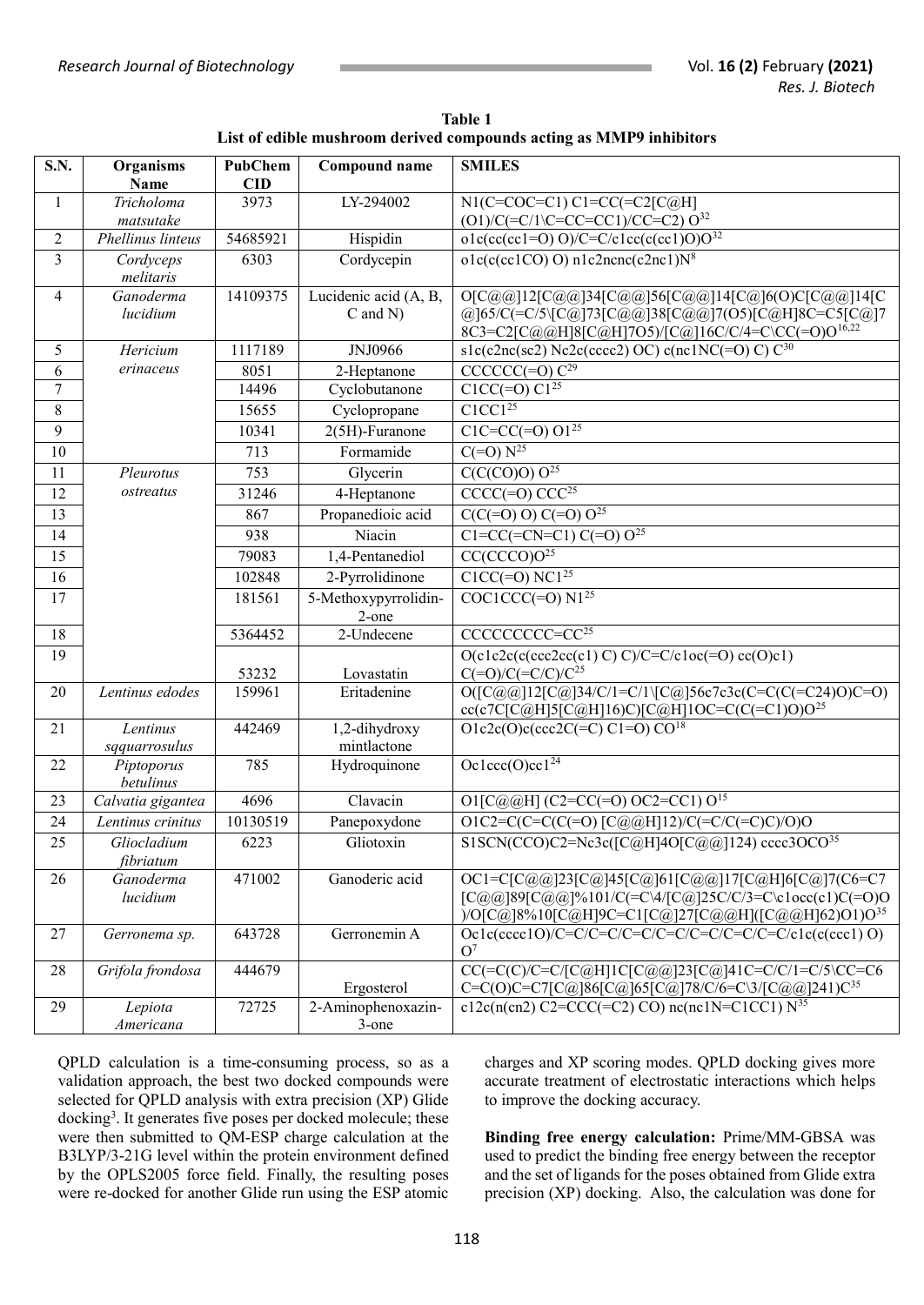native ligand re-docked into the active site of MMP9 through Glide XP docking. The binding free energy  $(\Delta G_{bind})$  was calculated using the default parameters of prime software, Schrodinger, LLC, New York, NY, USA. The MM-GBSA was used for re-scoring of QPLD analysis to predict the ligand energy, receptor energy and to check any kind of distortions for the poses that were obtained from QPLD analysis considering the electrostatic interaction<sup>22</sup>.

MM-GBSA is used to estimate relative binding affinity for selected compounds (reported in kc al/mol). It is a physics based method that computes the force field energies in implicit solvent of the bound and unbound molecules involved in the binding process. Hence, it includes facets such as protein-ligand van der Waals contacts, electrostatic interactions, ligand de-solvation and internal strain energies.

**Molecular dynamic simulation:** MD simulation has been performed using Desmond program, Maestro, Schrödinger, New York, NY, 2019. On the basis of MM-GBSA score<sup>35</sup> and Lipinski rule<sup>23</sup>, the top two docked score compounds were obtained after Glide (XP) docking. It was subjected to solvent-explicit, all-atom molecular dynamics simulations, as a considerable energy difference between both compounds was observed along with difference in their interaction pattern within the active site of MMP9. Nine sodium ions were added as counter ions to neutralize the system; along with it 0.15M NaCl salt concentration was added. A predefined explicit solvent model TIP3P was used and the complex was solvated with 10Å water orthorhombic box.

Prior to the MD simulation, volume minimization was carried out. Further, considering the system as isothermal-isobaric (NPT) ensemble class and keeping the temperature of the system at 300K, pressure is at 1.01325 bar. Each molecular dynamic production run was carried out for 10.0ns while the recording interval was set to 10.0ns for the trajectory and 1.2ns for energy with all other options kept as default.

## **Results and Discussion**

**ADME/T property analysis:** The drug-like activity of the selected HMW and LMW edible mushroom compounds was categorized using ADME/T properties shown in table 2. Two descriptors have been selected for the ADME/T properties i.e. principle and physiochemical descriptors. The principle descriptors include molecular weight, molecular volume, Hbond donors, H-bond acceptors and their position according to Lipinski's rule of five. The physiochemical descriptors include log P (octanol/water), total solvent accessible surface area and MDCK (Madin-Darby canine kidney) cell permeability.

Lipinski's rule of 5 is the rule of thumb to evaluate druglikeness; if a chemical compound contains certain pharmacological and biological properties, then properties would make it an active drug<sup>23</sup>. The rule describes molecular

properties important for a drug's pharmacokinetics in a living system including ADME/T properties. These compounds were further evaluated for their drug-like behaviour through analysis of pharmacokinetic parameters required for absorption, distribution, metabolism and excretion/toxicity (ADME/T).

The partition coefficient (QPlogPo/w), critical for estimation of absorption within the body as shown in fig. 4(b) ranged between -0.78 and 5.92. QPPMDCK ranges from 1.93 to 254.10. Overall, the percentage of human oral absorption for the compounds ranged from 34.46 to 90.75%. All these pharmacokinetic parameters are within the acceptable range defined for human use, thereby indicating their potential as drug-like molecules.

**Glide XP docking and binding analysis:** The HMW and LMW compounds were compared on the basis of estimated ΔG as well as docked poses in the MMP9 active site. The residues involved in active site pocket were GLN186, LEU187, LEU188, ALA189, HIS190, GLN227, HIS230, HIS236, LEU243, TYR245, PRO246, MET247, TYR248, ARG249 and THR251. The results corresponding to Glide XP docking for top-ranked ten compounds followed by total binding energy of Prime/MM-GBSA have been shown in table 3. Glide XP docking generated many poses for each compound, therefore, the best Emodel score for the poses was selected for corresponding compounds. Also, the correlation between Emodel score and docking yielded a statistically significant correlation coefficient with  $R<sup>2</sup>$  of 0.65 (Fig.  $1)^{22}$ . This statistical significance drives the reliability more towards Glide XP docking.

#### Glide Emodel=-10.388+5.552\*Glide Score



**Fig. 1: Correlation between Glide score and Glide Emodel energy.**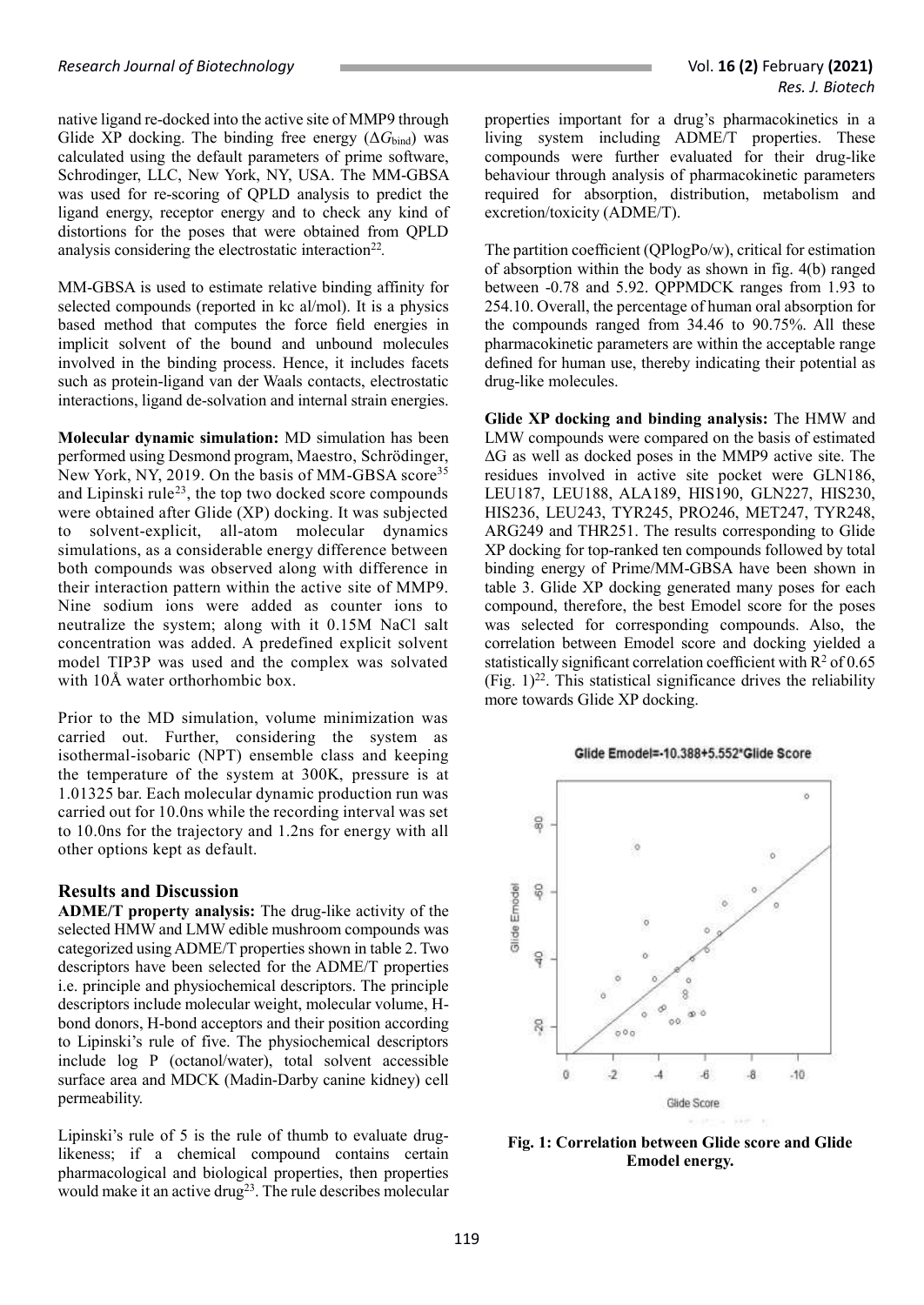|                    | <b>Principal Descriptors</b> |           |                  |                   |                          |                  |                  | <b>Physiochemical descriptors</b> |                     |                          |                          |
|--------------------|------------------------------|-----------|------------------|-------------------|--------------------------|------------------|------------------|-----------------------------------|---------------------|--------------------------|--------------------------|
| Compound name      | Molecular                    | Molecular | vdW <sup>c</sup> | $\overline{HB^d}$ | $\mathbf{H}\mathbf{B}^e$ | Rotatable        | <b>RO5</b>       | <b>QPlog</b>                      | $QP\%$ <sup>h</sup> | <b>SASA</b> <sup>i</sup> | <b>QPP</b>               |
|                    | weight <sup>a</sup>          | volumeb   | <b>PSA</b>       | donors            | acceptors                | bondsf           |                  | Po/w <sup>g</sup>                 |                     |                          | <b>MDCK</b> <sup>j</sup> |
| LY-294002          | 412.57                       | 1508.33   | 83.82            | 4                 | 3                        | 18               | $\overline{0}$   | 5.92                              | 90.75               | 855.46                   | 98.44                    |
| Hispidin           | 246.22                       | 788.17    | 105.28           | $\overline{3}$    | 4.75                     | 6                | $\overline{0}$   | 0.69                              | 64.19               | 483.44                   | 28.53                    |
| Cordycepin         | 253.17                       | 751.38    | 155.90           | $\overline{4}$    | 8.40                     | $\boldsymbol{7}$ | $\boldsymbol{0}$ | $-0.78$                           | 34.46               | 448.70                   | 1.93                     |
| Lucidenic acid (A, | 212.21                       | 673.95    | 74.95            | 1.5               | 4.5                      | $\mathbf{1}$     | $\boldsymbol{0}$ | 1.14                              | 82.51               | 416.68                   | 254.10                   |
| $B, C$ and $N$ )   |                              |           |                  |                   |                          |                  |                  |                                   |                     |                          |                          |
| JNJ0966            | 307.34                       | 983.56    | 47.72            | $\boldsymbol{0}$  | 4.7                      | $\mathbf{1}$     | $\overline{0}$   | 3.41                              | 100                 | 549.85                   | 157.30                   |
| 2-Heptanone        | 251.24                       | 760.62    | 119.78           | $\overline{4}$    | 9.1                      | $\overline{4}$   | $\boldsymbol{0}$ | $-0.99$                           | 56.02               | 452.87                   | 36.41                    |
| Cyclobutanone      | 458.59                       | 1376.91   | 136.73           | $\overline{2}$    | 9.7                      | 5                | $\boldsymbol{0}$ | 2.77                              | 65.63               | 700.02                   | 8.16                     |
| Cyclopropane       | 360.44                       | 1101.79   | 75.69            | $\overline{2}$    | 6.75                     | $\overline{4}$   | $\boldsymbol{0}$ | 3.27                              | 100                 | 641.27                   | 2587.71                  |
| 2(5H)-Furanone     | 114.18                       | 566.10    | 29.10            | $\boldsymbol{0}$  | $\overline{c}$           | $\overline{4}$   | $\boldsymbol{0}$ | 1.54                              | 100                 | 368.90                   | 1665.91                  |
| Formamide          | 70.09                        | 35034     | 33.19            | $\boldsymbol{0}$  | $\overline{c}$           | $\boldsymbol{0}$ | $\boldsymbol{0}$ | .014                              | 88.10               | 251.82                   | 1237.49                  |
| Glycerin           | 86.09                        | 374.54    | 50.20            | $\mathbf{1}$      | $\overline{c}$           | $\mathbf{1}$     | $\boldsymbol{0}$ | 0.58                              | 73.21               | 264.54                   | 139.50                   |
| 4-Heptanone        | 84.07                        | 331.33    | 42.49            | $\boldsymbol{0}$  | $\overline{3}$           | $\boldsymbol{0}$ | $\boldsymbol{0}$ | $-0.55$                           | 82.39               | 234.24                   | 992.21                   |
| Propanedioic acid  | 45.04                        | 230.39    | 66.08            | $\overline{2}$    | 2.5                      | $\boldsymbol{0}$ | $\boldsymbol{0}$ | $-1.58$                           | 54.96               | 185.12                   | 130.61                   |
| Niacin             | 92.09                        | 384.01    | 67.96            | $\overline{3}$    | 5.1                      | 5                | $\boldsymbol{0}$ | $-1.19$                           | 65.51               | 270.54                   | 159.54                   |
| 1,4-Pentanediol    | 114.18                       | 569.38    | 27.34            | $\boldsymbol{0}$  | $\overline{2}$           | $\overline{4}$   | $\boldsymbol{0}$ | 1.74                              | 100                 | 372.40                   | 2344.53                  |
| 2-Pyrrolidinone    | 104.06                       | 368.67    | 101.12           | $\boldsymbol{0}$  | $\overline{2}$           | $\overline{2}$   | $\Omega$         | 0.37                              | 42.69               | 262.19                   | 2.99                     |
| $5-$               | 123.11                       | 447.61    | 62.54            | $\mathbf{1}$      | 3.5                      | $\mathbf{1}$     | $\boldsymbol{0}$ | 0.67                              | 69.03               | 301.09                   | 72.56                    |
| Methoxypyrrolidin- |                              |           |                  |                   |                          |                  |                  |                                   |                     |                          |                          |
| 2-one              |                              |           |                  |                   |                          |                  |                  |                                   |                     |                          |                          |
| 2-Undecene         | 104.14                       | 481.27    | 44.48            | $\sqrt{2}$        | 3.4                      | 5                | $\boldsymbol{0}$ | $-0.02$                           | 81.48               | 323.08                   | 565.82                   |
| Lovastatin         | 99.13                        | 428.83    | 43.79            | $\mathbf{1}$      | 2.5                      | $\boldsymbol{0}$ | $\Omega$         | $-0.26$                           | 76.92               | 290.72                   | 827.29                   |
| Eritadenine        | 115.13                       | 445.30    | 53.97            | $\mathbf{1}$      | 4.2                      | $\mathbf{1}$     | $\Omega$         | $-0.76$                           | 71.84               | 295.68                   | 694.22                   |
| 1,2-dihydroxy      | 154.29                       | 791.46    | $\boldsymbol{0}$ | $\boldsymbol{0}$  | $\boldsymbol{0}$         | $\overline{7}$   | $\boldsymbol{0}$ | 5.82                              | 100                 | 496.33                   | 5899.29                  |
| mintlactone        |                              |           |                  |                   |                          |                  |                  |                                   |                     |                          |                          |
| Hydroquinone       | 404.54                       | 1298.73   | 87.24            | $\mathbf{1}$      | 6.7                      | $\boldsymbol{7}$ | $\boldsymbol{0}$ | 4.25                              | 100                 | 671.28                   | 334.38                   |
| Clavacin           | 198.21                       | 660.31    | 81.38            | $\overline{2}$    | 5.45                     | $\overline{2}$   | $\boldsymbol{0}$ | 0.29                              | 77.56               | 396.04                   | 253.60                   |
| Panepoxydone       | 110.11                       | 423.94    | 45.08            | $\overline{2}$    | 1.5                      | $\overline{2}$   | $\boldsymbol{0}$ | 0.79                              | 84.60               | 289.87                   | 448.04                   |
| Gliotoxin          | 154.12                       | 470.36    | 73.65            | 1                 | 5.9                      | $\mathbf{1}$     | $\mathbf{0}$     | $-0.70$                           | 82.50               | 303.02                   | 72.93                    |
| Ganoderic acid     | 210.22                       | 702.85    | 82.11            | 1                 | 6.4                      | 4                | $\mathbf{0}$     | 0.32                              | 79.29               | 415.91                   | 315.45                   |
| Gerronemin A       | 326.38                       | 883.46    | 94.48            | $\mathbf{1}$      | 9.4                      | $\overline{3}$   | $\overline{0}$   | $-0.80$                           | 62.79               | 495.01                   | 493.15                   |
| Ergosterol         | 516.67                       | 1559.92   | 157.01           | $\overline{3}$    | 11.4                     | $8\,$            | $\overline{0}$   | 2.91                              | 49.66               | 793.41                   | 4.77                     |
| $\overline{2}$     | 396.65                       | 1406.11   | 22.49            | $\mathbf{1}$      | 1.7                      | $\overline{5}$   | $\overline{0}$   | 7.16                              | 100                 | 736.25                   | 1829.59                  |
| Aminophenoxazin-   |                              |           |                  |                   |                          |                  |                  |                                   |                     |                          |                          |
| 3-one              |                              |           |                  |                   |                          |                  |                  |                                   |                     |                          |                          |

**Table 2 Principal and Physiochemical descriptors listed of Mushroom compounds.**

<sup>a</sup>Molecular weight of the molecule (accepted range: 130.0–725.0)

bTotal solvent-accessible volume in cubic angstroms using a probe with a 1.4 A  $\degree$  radius (acceptable range: 500.0–2000.0) <sup>c</sup>van der Waals surface area of polar nitrogen and oxygen atoms (accepted range: 7–200)

<sup>d</sup>Estimated number of hydrogen bonds that would be donated by the solute to water molecules in an aqueous solution (range: <5) <sup>e</sup>Estimated number of hydrogen bonds that would be accepted by the solute from water molecules in an aqueous solution (accepted range:  $\leq$ 10)

<sup>f</sup>Number of non-trivial (not CX3), non-hindered (not alkene, amide, small ring) rotatable bonds (accepted range: 0.0–15)

<sup>g</sup>Predicted octanol/water partition co-efficient log p (acceptable range: -2.0 to 6.5)

hPercentage of human oral absorption (acceptable range: $25\%$  is poor and 80% is high)

<sup>i</sup>Total Solvent Accessible Surface Area in using a probe with a 1.4 radius (acceptable range: 300–1000)

jPredicted apparent MDCK cell permeability in nm/s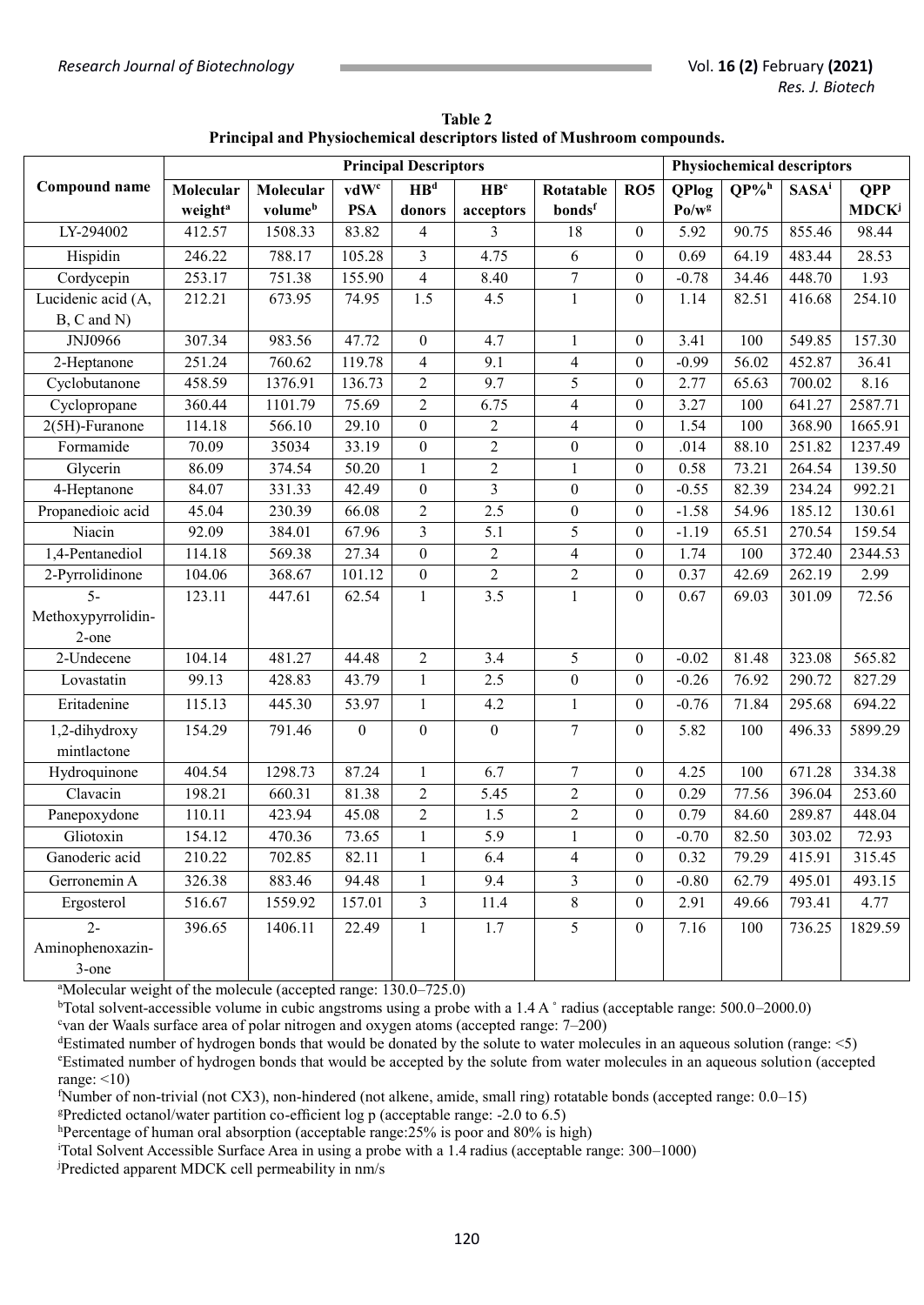**Table 3 GLIDE and Prime/MM-GBSA molecular docking score of mushroom compounds.**

| Compound name  | <b>Glide Score</b> | <b>Glide Emodel</b> | <b>MM-GBSA</b> |  |
|----------------|--------------------|---------------------|----------------|--|
| Hispidin       | $-8.929$           | $-70.820$           | $-74.98$       |  |
| Gerronemin A   | $-10.384$          | $-88.453$           | $-71.66$       |  |
| Lovastatin     | $-3.441$           | $-51.048$           | $-66.37$       |  |
| JNJ0966        | $-3.608$           | $-73.515$           | $-66.05$       |  |
| 2-Undecene     | $-1.569$           | $-29.253$           | $-65.72$       |  |
| Ganoderic acid | $-6.621$           | $-47.760$           | $-63.17$       |  |
| Gliotoxin      | $-3.788$           | $-34.11$            | $-55.84$       |  |
| Lucidenic acid | $-6.08$            | $-42.731$           | $-54.38$       |  |
| Panepoxydone   | $-5.439$           | $-40.081$           | $-51.30$       |  |
| Clavacin       | $-4.899$           | $-32.206$           | $-49.13$       |  |



$$
(a)
$$





#### **Fig. 2: (a) Native ligand, Gerronemin and Hispidin interation into active site.Two-dimensional interaction diagram of Glide XP docked conformation of the (b) native, (c) Gerronemin and (d) Hispidin into the active site of MMP9. H-bond interactions shown through violet arrow, green line shows π-π interaction, blue-red line for salt-bridge interaction and red line for pi-cation interaction between ligand and active site residues.**

On the basis of MM-GBSA score, it can be suggested that the hispidin (PCID: 54685921) was the top-ranked compound amongst all with ΔG value as -74.98 kcal/mol. The MM-GBSA binding energy is calculated using the equation below:

## $\Delta G_{\text{binding}}$ = E<sub>complex</sub>-E<sub>protein</sub>-E<sub>ligand</sub>

where Ecomplex denotes energy of complexed ligand within the active site of mmp9, Eprotein and Eligand denote individual energies of protein and ligand respectively. The energy in

each case includes terms such as protein-ligand van der Waals contacts, electrostatic interactions, ligand desolvation and internal strain (ligand and protein) energies.

Further, the compounds were ranked on the basis of  $\Delta G$  as obtained from Glide docking score, that considers the binding affinity of the complex only which suggests gerronemin (PCID: 643728) to be the top-ranked compound with value -10.384 kcal/mol. Hence, further the binding pattern of both the compounds into the active site of MMP9 was analysed which has been shown in fig. 2.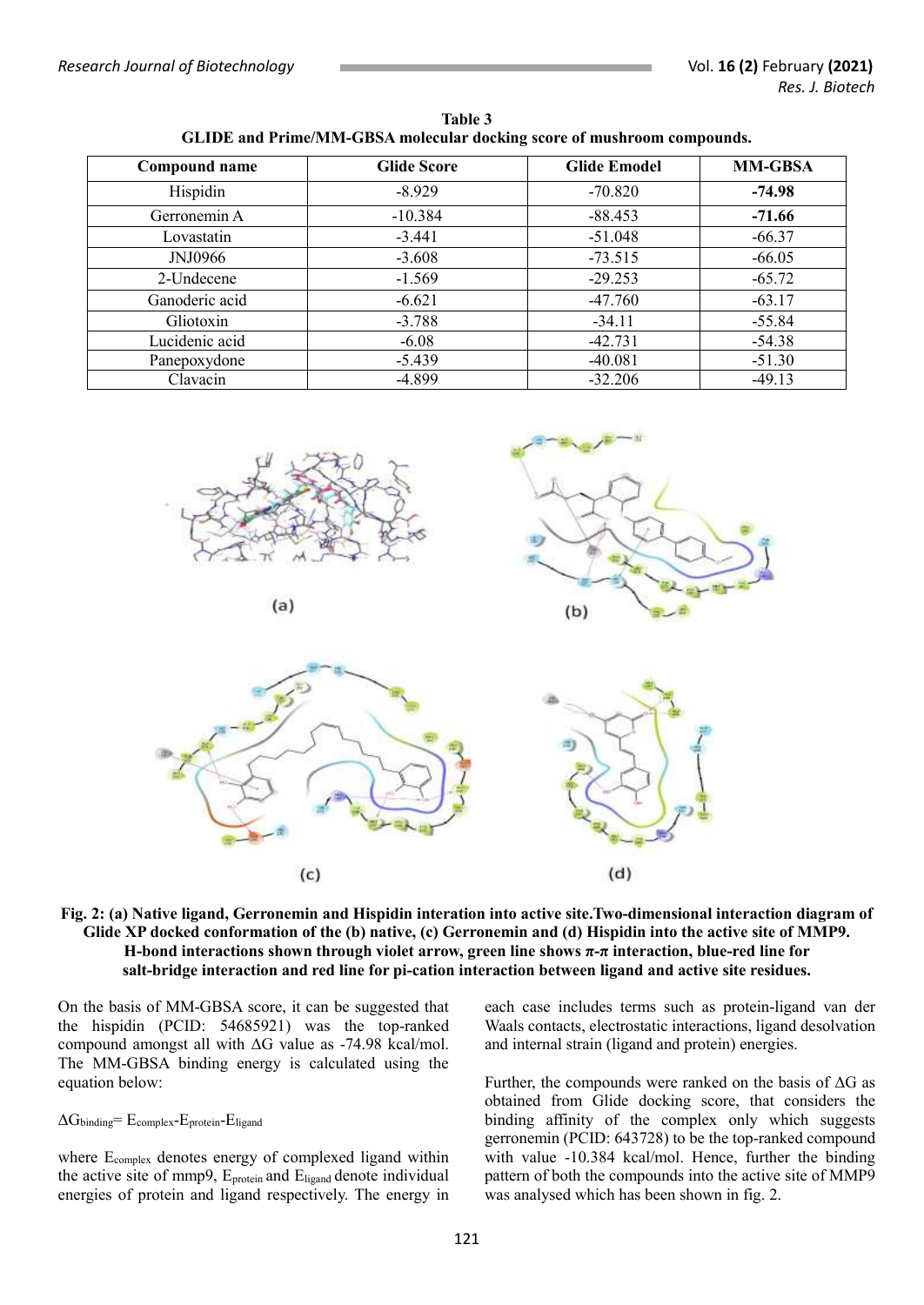As can be observed through fig. 2(a), the amino acid residues involved in native ligand binding are HIS226 making a π-π interaction with the benzene ring of the native ligand whereas GLN227 and ALA191 are involved in hydrogen bond; also metal ion of MMP9 has been observed to be making two salt bridge interactions as well as a metalcoordinate bond with the native ligand. Thus, its high free energy value of -101.54 kcal/mol as obtained through Glide XP re-docking is followed by MM-GBSA calculation.

The three-dimensional interaction of the compounds into the active site of MMP9 shows ZN301 found to be a part of the catalytic domain of the protein to be involved into a picationic interaction with the benzene ring of Gerronemin whereas the hydroxyl groups of phenol group of gerronemin were found to be involved in five hydrogen-bond interaction with amino acid residues ALA191, ASP235, ALA242, MET247 and ARG249 Fig. 2(b). These residues were also observed in the interaction of native ligand with the protein structure into its co-crystallized form as obtained from PDB.

Further, hispidin was observed to be forming a salt-bridge with ZN301 of catalytic domain of MMP9 active-site along with three hydrogen-bond interaction between hydroxyl groups of phenol group of hispidin with amino acid residues LEU188, ALA189 and ALA242. Therefore, we observed that Gerronemin showed better interaction as compared to hispidin Fig. 2(c).

A deep insight into the interaction pattern of the compounds gerronemin and hispidin into the active site of MMP9 revealed much similarity with that of the native-ligand binding pattern in its co-crystallised form (PDB ID: 6ESM). Glide uses Emodel for pose selection which is a more significant weighting of force field components (electrostatic and van der Waals energies) and making it well-suited for comparing conformers. Gerronemin was the best compound on the basis of Emodel energy with value - 88.453 and hispidin was the next with value -70.82.

**QPLD XP docking and binding analysis:** Further, to get more insight into the interaction pattern of these compounds as well as their interaction energies, taking quantum mechanics calculations into consideration as the target protein contained metal atom as necessary for its catalytic activity. QPLD was performed with XP mode of docking results shown through table 4 and interaction in fig. 3.

QPLD results suggested hispidin to have better interaction with MMP-9 active site residues, as it also had least hydrogen-bond energy of -0.14 kcal/mol along with the ligand energy -99.086 kcal/mol that might be responsible for its stability into the active site of the protein. Also, the interaction of gerronemin shows four hydrogen bonds between active site residues and hydroxyl groups as well as a π-π stacking between TYR248 and benzene ring of gerronemin  $[Fig. 3(a-b)]$  whereas for hispidin, three hydrogen bonds with active site residues, a salt bridge with ZN301 of catalytic domain of protein and one  $π$ -π stacking to benzene ring with HIS226 residue has been observed [Fig. 3(c-d)]. Thus, hispidin is to be involved in better interaction with MMP-9 active site and suggesting for better inhibition as compared to gerronemin or other compounds.



**Fig. 3: Three-dimensional interaction diagram of QPLD XP docked conformations of (a) Gerronemin (green, ballstick representation) and (b) Hispidin (green, ball-stick representation) into the active site of MMP-9 (ribbon representation). H-bond interactions shown through violet and yellow and blue-dotted line shows π-π interaction.**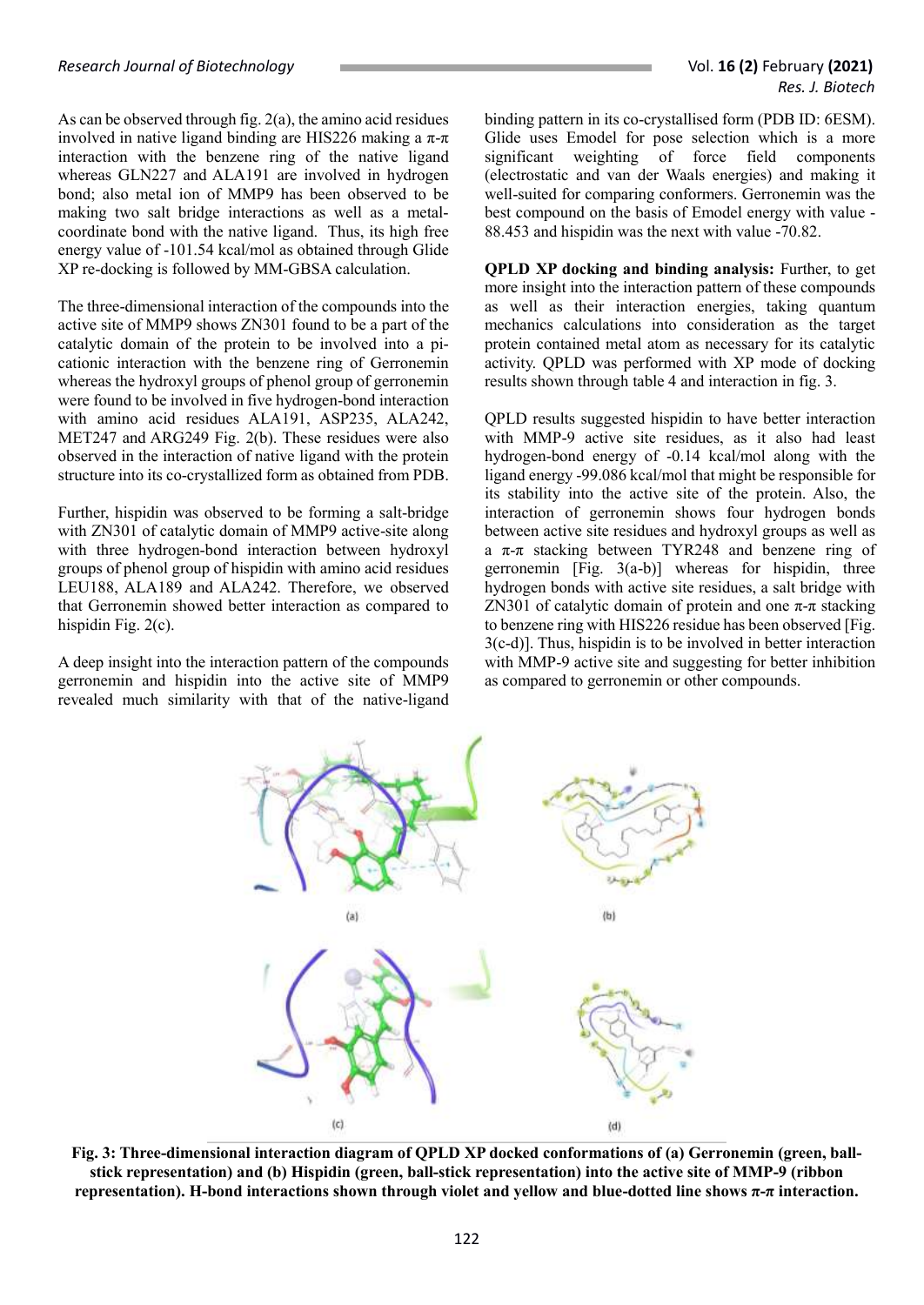## **Table 4 QPLD score of top 2 docked compounds obtained through molecular docking using Glide followed by re-scoring of Prime/MM-GBSA. (Add more compound's results).**

| C <b>ompound name</b> | <b>Docking score</b> | <b>Receptor energy</b> | Ligand energy | <b>Prime H-bond</b> |  |
|-----------------------|----------------------|------------------------|---------------|---------------------|--|
| Hispidin              | $-9.484$             | $-13.044$              | $-99.086$     | $-0.14$             |  |
| Gerronemin A          | $-5.263$             | -13 044                | $-33.59?$     | $0.00\,$            |  |



**Fig. 4: Protein-ligand RMSF for (a) Gerronemin and (b) Hispidin over 10ns MD simulation.**

**MD simulation analysis:** Molecular dynamics can be used to account for conformational flexibility of protein as well as the ligand molecule and structural stability of the ligand moiety into the active-site of the protein. The complexes of gerronemin and hispidin were analysed with the help of MD simulations for the backbone atoms and the  $Ca$ -helix of the protein. The time dependence of the protein-ligand root mean square fluctuation (RMSF) (Å) of the backbone has been shown in fig. 4.

The Root Mean Square Fluctuation (RMSF) is useful for characterizing local changes along the protein chain. The result of MD simulation over the cause of 10ns were not well

complying with the backbone RMSF of protein as much fluctuation and hence instability could be observed till 8ns. One of the reasons expected behind this instability of gerronemin into the active-site of MMP9 was due to 18 number of torsions. Further, it was performed for Hispidinprotein conformer and proved to be quite stable for the course of 10ns of MD simulation.

The protein root mean square fluctuation has been shown in fig. 5 along with protein-ligand contacts for both the compounds. It was interesting to see that none of the compounds exceeded beyond 3Å of fluctuation, as can be seen by the peaks in the graph.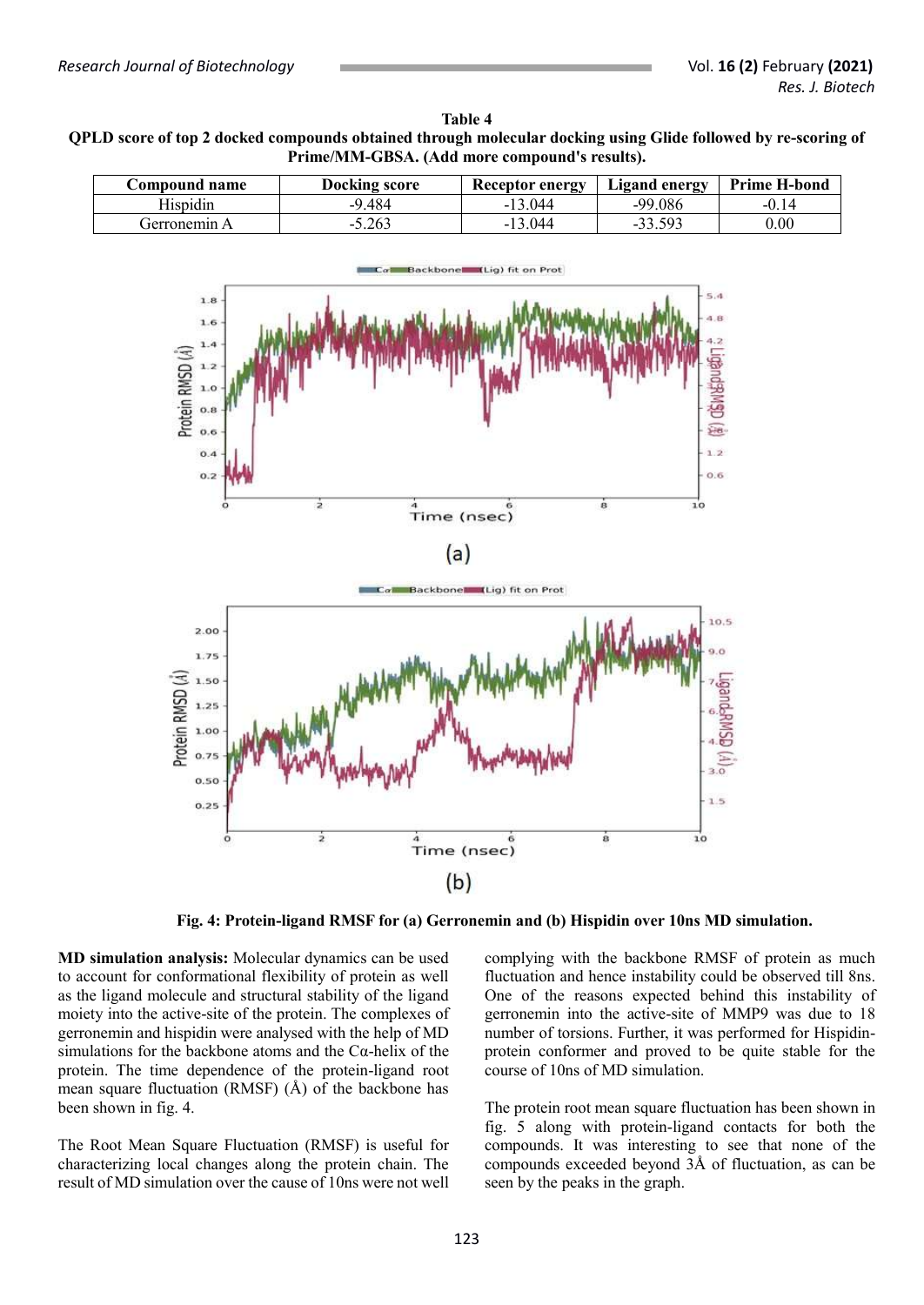

**Fig. 5: Protein- RMSF along with ligand contacts (green) for (a) Gerronemin and (b) Hispidin over 10ns MD simulation**

It was also observed that the tails (N- and C-terminal) fluctuated more than any other part of the protein. Secondary structure elements like alpha helices and beta strands are usually more rigid than the unstructured part of the protein and thus fluctuated less than the loop regions.

However, the RMSF of protein-ligand as well as MMP9 individually shows instability in case of gerronemin than hispidin. Therefore, hispidin appears as a more stable and intractable to the active site of MMP9. It represents better inhibition towards MMP9, thus acting as a cure for chronic Hepatitis-B.

## **Conclusion**

In conclusion, first through molecular docking and simulation of mushroom compounds were presented as a potential MMP9 inhibitor. In this work, we performed different docking approaches to analyse the interaction of LMW and HMW<sup>32</sup> compounds to MMP9.

Glide XP docking suggested that these mushroom compounds have same binding mode as those of MMP9 active site residues. The results also suggested that the interacting result stabilizes the drug on the active site. Hispidin and gerronemin are the most suitable compounds amongst all. On the other hand, when Glide XP docking results were validated for top four compounds through QPLD XP docking, hispidin was found to be the most suitable bioactive compound followed by gerronemin. It had also shown further good bioactivity when conformational analysis of the compounds was done. Interestingly, on further analysis for getting an insight into the interaction patterns of these compounds along with H-bond, pi-pi stacking as well as pi-cationic interaction with ARG249, a positively charged amino acid residue, were observed.

Moreover, a divalent metal cation  $\text{Zn}^{+2}$  was further observed which has been reported to play an important role in the stabilization of lead molecules in the active sites of MMP9. The correlation data for Emodel energy and docking score produced considerable statistical significance proving reliability of the results obtained through Glide XP docking. Additionally, ADME properties analysis including physicochemical descriptors and pharmacokinetic parameters are within the acceptable range defining for human use thereby indicating their potential as a drug like molecules.

Hence, on comparing the two bioactive compounds i.e. hispidin and gerronemin, which one will be a better bioactive compound on the active site of MMP9 inhibiting its activity? The trajectory analysis and the flexibility of proteins showed gerronemin to be comprised of 18 Torsions which define too much flexibility on the active sites of MMP9. In contrast hispidin with only five torsions proved to be a relative stable compound, thus proving its efficacy as a bioactive compound and thereby inhibiting the activity of MMP9, hence a potential lead molecule for curing Hepatitis-B.

## **Acknowledgement**

DM gratefully acknowledges fellowship from the University Grants Commission, India.

## **References**

1. Alves M.J., Froufe H.J.C., Costa A.F.T., Santos A.F., Oliveira L.G., Osório S.R.M. and Ferreira I.C.F.R., Docking studies in target proteins involved in antibacterial action mechanisms: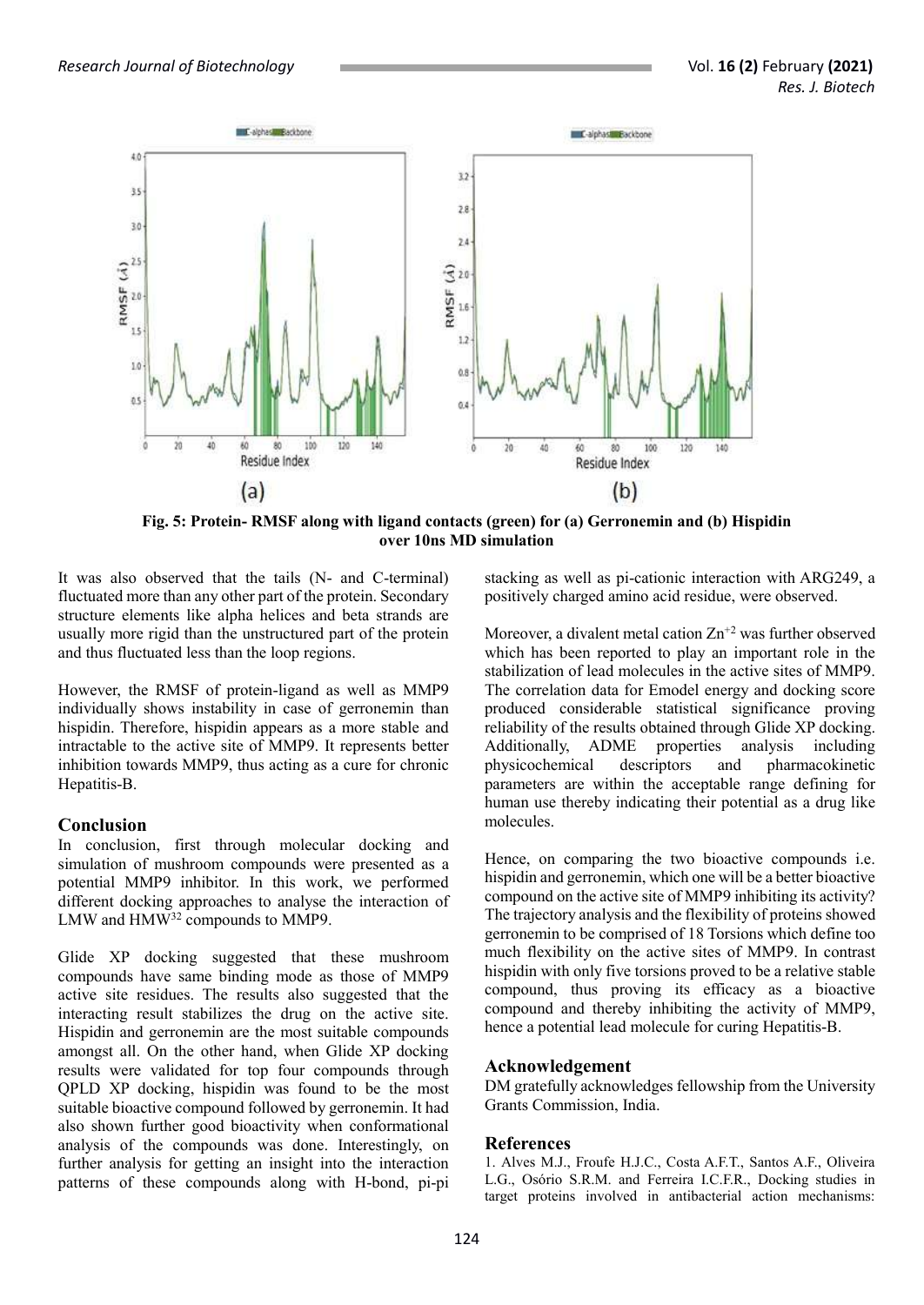#### *Research Journal of Biotechnology* Vol. **16 (2)** February **(2021)**

Extending the knowledge on standard antibiotics to antimicrobial mushroom compounds, *Molecules,* [https://doi.org/10.3390/](https://doi.org/10.3390/%20molecules19021672)  [molecules19021672,](https://doi.org/10.3390/%20molecules19021672) **19**, 1672–1684 **(2014)** 

2. Alonso H., Bliznyuk A.A. and Gready J.E., Combining docking and molecular dynamic simulations in drug design, *Medicinal Research Reviews*, [https://doi.org/10.1002/med.20067,](https://doi.org/10.1002/med.20067) **26**, 531– 568 **(2006)**

3. Bochevarov A.D., Harder E., Hughes T.F., Greenwood J.R., Braden D.A., Philipp D.M. and Friesner R.A., Jaguar: A highperformance quantum chemistry software program with strengths in life and materials sciences, *International Journal of Quantum Chemistry*, [https://doi.org/10.1002/qua.24481,](https://doi.org/10.1002/qua.24481) **113**, 2110–2142 **(2013)**

4. Borah D., Gogoi D. and Yadav R.N.S., Computer Aided Screening, Docking and ADME Study of Mushroom Derived Compounds as Mdm2 Inhibitor, a Novel Approach, *National Academy Science Letters*, [https://doi.org/10.1007/s40009-015-](https://doi.org/10.1007/s40009-015-0366-4) [0366-4,](https://doi.org/10.1007/s40009-015-0366-4) **38**, 469–473 **(2015)**

5. Chen J., Xu W., Chen Y., Xie X., Zhang Y., Ma C., Yang Q., Han Y., Zhu C., Xiong Y., Wu K., Liu F., Liu Y. and Wu J., MMP-9 facilitates hepatitis B virus replication through binding with IFNAR1 to repress IFN/JAK/STAT signalling, *Journal of Virology,* DOI: 10.1128/JVI.01824-16, **91 (2017)**

6. Cui M., Mihaly M., Hong-Xing Z. and Meng X.Y., Molecular Docking: A powerful approach for structure-based drug discovery, *Current Computer-Aided Drug Design,* [https://doi.org/10.2174/](https://doi.org/10.2174/%20157340911795677602)  [157340911795677602,](https://doi.org/10.2174/%20157340911795677602) **7**, 146–157 **(2011)**

7. Chen N.H., Liu J.W. and Zhong J.J., Ganoderic acid T inhibits tumor invasion *in vitro* and *invivo* through inhibition of MMPxpression, *Pharmacological Reports*, **62**, 150-16 **(2010)**

8. Chakrabarti S., Zee J.M. and Patel K.D., Regulation of matrix metalloproteinase-9 (MMP-9) in TNF-stimulated neutrophils : novel pathways for tertiary granule release is rapidly released following stimulation, *[J Leukoc Biol.](https://www.ncbi.nlm.nih.gov/pubmed/16275891)*, [https://doi.org/10.1189/](https://doi.org/10.1189/%20jlb.0605353)  [jlb.0605353,](https://doi.org/10.1189/%20jlb.0605353) **9 (2005)**

9. Dash R., Hosen S.M.Z., Karim M.R., Kabir M.S.H., Hossain M.M., Junaid M., Islam A., Paul A. and Khan M.A., In silico analysis of indole3-carbinol and its metabolite DIM as EGFR tyrosine kinase inhibitors in platinum resistant ovarian cancer vis a vis ADME/T property analysis, *J App Pharm Sci*., **5(11),** 073-078 **(2015)**

10. Friedman M., Chemistry, Nutrition and Health-Promoting Properties of Hericium erinaceus (Lion's Mane) Mushroom Fruiting Bodies and Mycelia and Their Bioactive Compounds, *J. Agric. Food Chem.*, **63**, 7108−7123 **(2015)**

11. Ferreira I.C.F.R., Vaz J.A., Vasconcelos M.H. and Martins A., Compounds from Wild Mushrooms with Antitumor Potential, *Anticancer Agents in Medicinal Chemistry*, 10, 424–436 **(2010)**

12. Grinter S.Z. and Zou X., Challenges, Applications and Recent Advances of Protein-Ligand Docking in Structure-Based Drug Design, *Molecules*, **19**, 10150–10176 **(2014)**

13. Huang G.J., Huang S.S. and Deng J.S., Anti-Inflammatory Activities of Inotilone from *Phellinus linteus* through the Inhibition of MMP-9, NF-κB and MAPK Activation *In Vitro* and *In Vivo*, *PLoS One,* **7**, e35922 **(2012)**

14. Jorgensen W.L., Maxwell D.S. and Tirado-Rives J., Development and testing of the OPLS all-atom force field on conformational energetics and properties of organic liquids, *Journal of the American Chemical Society*, [https://doi.org/10.1021/](https://doi.org/10.1021/%20ja9621760)  [ja9621760,](https://doi.org/10.1021/%20ja9621760) **118**, 11225–11236 **(1996)**

15. Kawagishi H., Hamajima K. and Inoue Y., Novel Hydroquinone as a Matrix Metallo-proteinase Inhibitor from the Mushroom, Piptoporus betulinus, *Bioscience, Biotechnology and Biochemistry,* **66**, 2748-2750 **(2002)**

16. Kim S.Y., Song Y.S., Jeong Y.S., Kim E.J. and Kim B.J., Extract of the mycelium of T. matsutake inhibits elastase activity and TPA-induced MMP-1 expression in human fibroblasts, *International Journal of Molecular Medicine,* **34**, 1613-21 **(2014)**

17. Kumar V., Krishna S. and Siddiqi M.I., Virtual screening strategies: Recent advances in the identification and design of anticancer agents, *Methods*, [https://doi.org/10.1016/j.ymeth.2014.](https://doi.org/10.1016/j.ymeth.2014.%2008.010)  [08.010](https://doi.org/10.1016/j.ymeth.2014.%2008.010) **(2015)**

18. Khelifa S., Low molecular weight compounds from mushrooms as potential Bcl-2 inhibitors: Docking and Virtual Screening studies **(2016)**

19. Li Y., Liu H. and Xu L., Expression of MMP-9 in different degrees of chronic hepatitis B and its correlation with inflammation, *Experimental and Therapeutic Medicine*, **16**, 4136- 4140 **(2018)**

20. Lionta E., Spyrou G., Vassilatis D.K. and Cournia Z., Structure-Based Virtual Screening for Drug Discovery: Principles, Applications and Recent Advances, *Curr Top Med Chem*., **14**, 1923–1938 **(2014)**

21. Lill M.A. and Danielson M.L., Computer-aided drug design platform using PyMOL, *Journal of Computer-Aided Molecular Design*, [https://doi.org/10.1007/s10822-010-9395-8,](https://doi.org/10.1007/s10822-010-9395-8) **25**, 13–19 **(2011)**

22. Lee E.J., Kim W.J. and Moon S.K., Cordycepin suppresses TNF-alpha-induced invasion, migration and matrix metalloproteinase-9 expression in human bladder cancer cells, *Phytotherapy Research*, [https://doi.org/10.1002/ptr.3132,](https://doi.org/10.1002/ptr.3132) **24,** 1755–1761 **(2010)**

23. Lee K.R., Lee J.S., Song J.E., Ha S.J. and Hong E.K., Inonotus obliquus-derived polysaccharide inhibits the migration and invasion of human non-small cell lung carcinoma cells via suppression of MMP-2 and MMP-9, *International Journal of Oncology*, **45**, 2533-2540 **(2014)**

24. Lee S.H., Oh I.S., Kim Y.I., Jun S.C., So S.S. and Kim H.G., Phellinus Extracts Inhibit Migration and Matrix Metalloproteinase Secretion in Porcine Coronary Artery Endothelial Cells, *Biotechnology and Bioprocess Engineering*, **12**, 100-105 **(2007)**

25. Lipinski C.A., Lombardo F., Dominy B.W. and Feeney P.J., Experimental and computational approaches to estimate solubility and permeability in drug discovery and development settings, *Advanced Drug Delivery Reviews*, [https://doi.org/10.1016/j,](https://doi.org/10.1016/j) **6**, 4– 17 **(2012)**